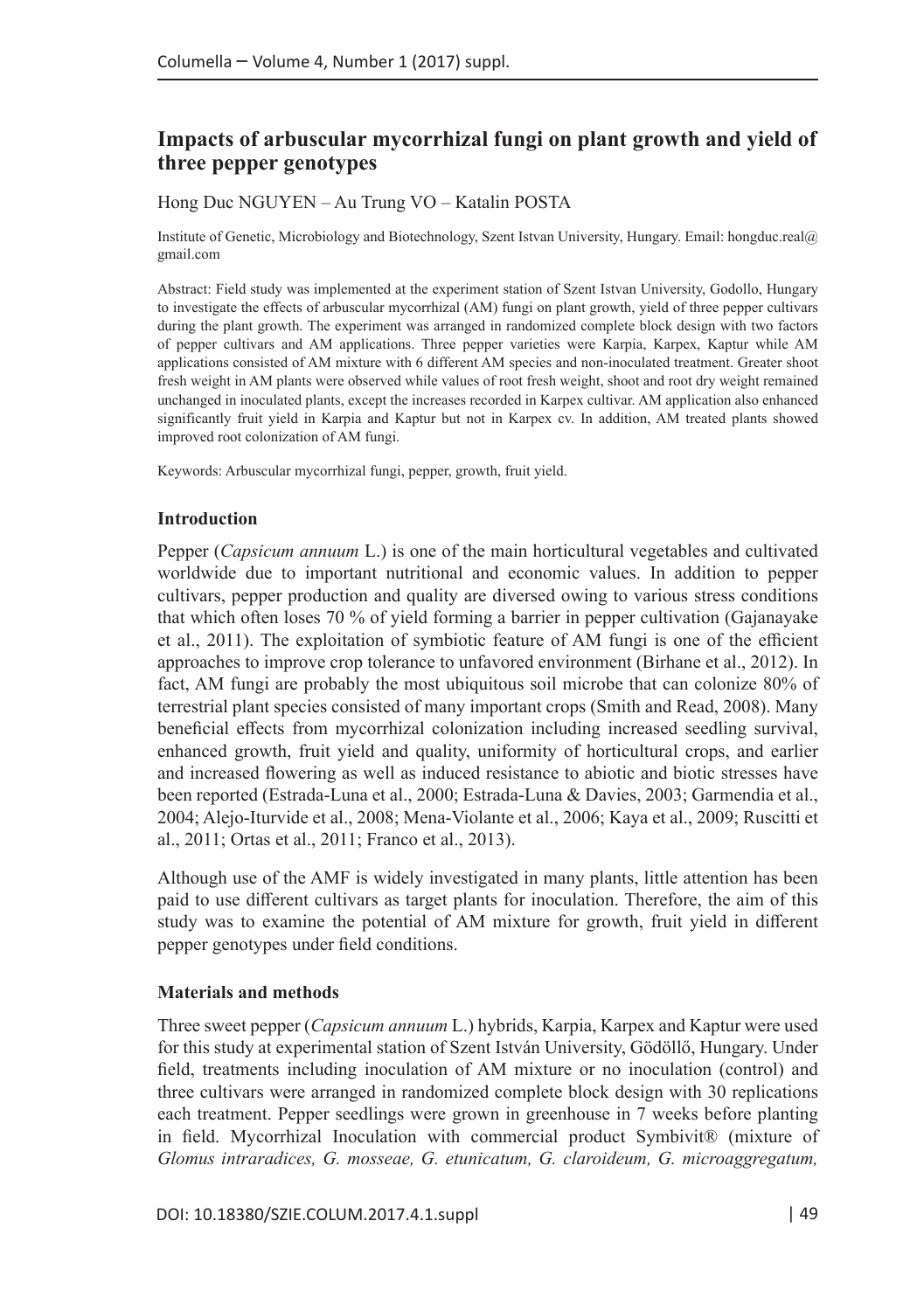*G. geosporum*) (Symbiom Ltd., Lanskroun, Czech Republic; www.symbiom.cz), was utilized at 25 g of inoculum per pepper seedling at planting. **Assessment of mycorrhizal colonization** by gridline intersect method (Giovannetti & Mosse, 1980) after staining roots (Vierheilig et al.; 1998) with five plants per treatment. **Plant biomass and fruit yield**: The pepper harvesting was performed randomly by hand at the biological maturity stage and evaluated for each treatment. All data were evaluated by two-way factorial analysis of variance (ANOVA) and Tukey's Post hoc test at  $P < 0.05$  by SAS 9.1 software.

## **Results and discussion**

Pepper cultivar Karpex inoculated with AM mixture exhibited higher root fresh and dry weight than the counterpart while conversely, in Karpia and Kaptur root fresh and dry weight in AM plants were reduced and remained unchanged, respectively in relation to non-inoculated plants (Figure 1). Noticeably, all varieties pretreated with AM showed higher shoot fresh weight than their counterparts, however, the increase in dry shoot weight was only observed in Karpex cultivar applied by AM, not Karpia and Kaptur.



*Figure 1. Effect of AM inoculation on root fresh weight (A - upper left), root dry weight (B - upper right), shoot fresh weight (C - lower left) and shoot dry weight (D - lower right) of three pepper cultivars, Karpia, Karpex, Kaptur. Each bar presents mean ± standard deviation*

AM inoculated plants in all pepper cultivars showed the greater AM colonization rate in roots than non-inoculated controls (Figure 2). Interestingly, fruit yield in cultivars inoculated with AM improved significantly than non-inoculated plants, nevertheless, Karpex cv. has the similar fruit yield to their control. The results of inclined biomass production, fruit yield are accordance to numerous reports showing that AM inoculation enhanced root and shoot dry weight, fruit yield in pepper plants (Abdel Latef & Chaoxing, 2014; Abdel Latef, 2013; Boonlue et al., 2012; Tanwar et al., 2013). The most common explanation is that AM symbiosis enhance absorption of soil mineral nutrients, water through the AM hyphae network (Smith & Read, 2008), induced resistance or tolerance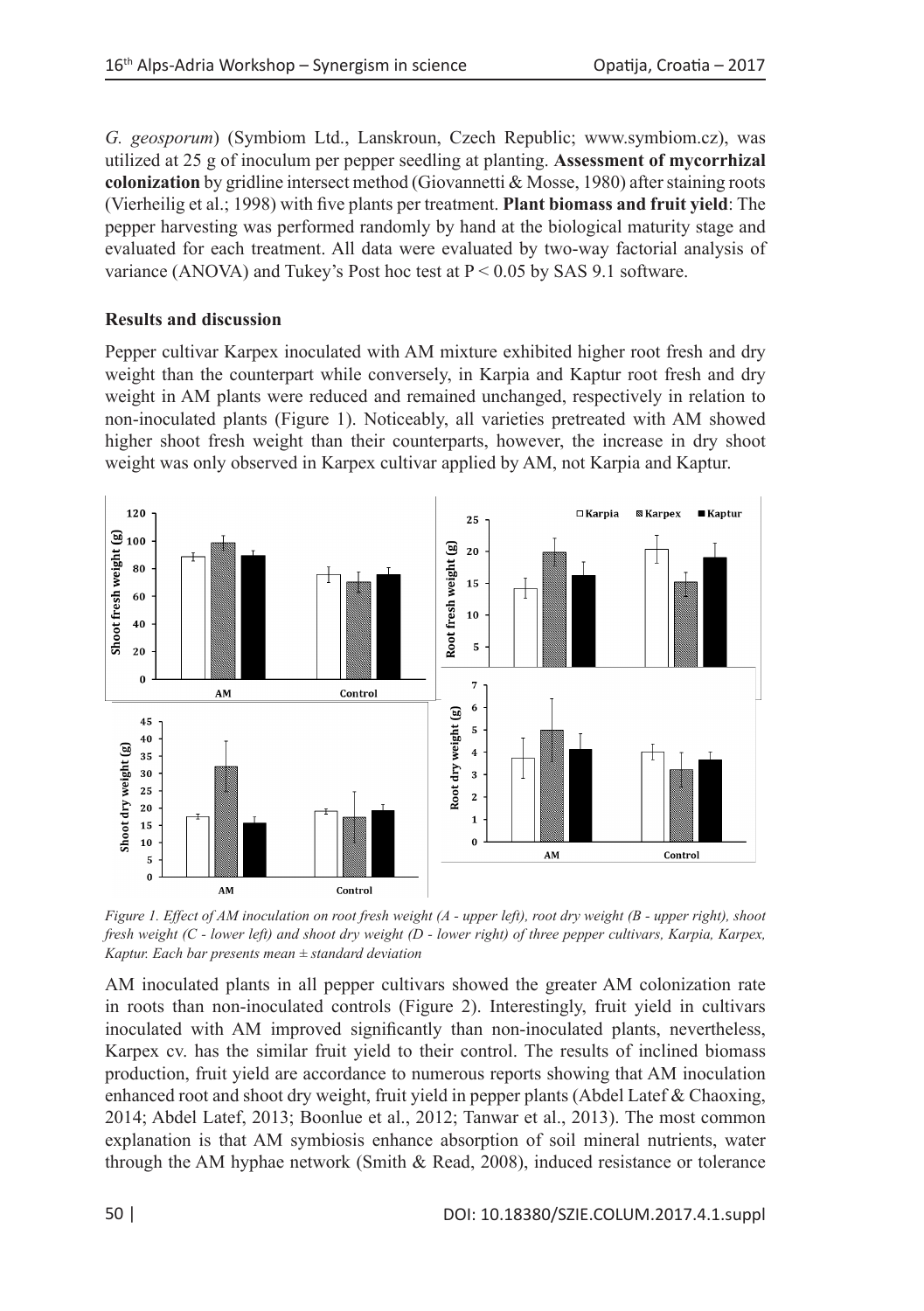to various stresses (Garmendia et al., 2004; Alejo-Iturvide el al., 2008; Mena-Violante et al., 2006; Kaya et al., 2009; Ruscitti el al., 2011). However, no beneficial effect from AM inoculation on pepper plants were also found in other reports (Russo, 2006; Russo & Perkins-Veazie, 2010).



*Figure 2. Arbuscular mycorrhizal colonization rate (A) and fruit yield (B) of AM inoculated and control plants of three pepper cultivars, Karpia, Karpex, Kaptur. AM, Arbuscular mycorrhizal fungi; Each bar presents mean ± standard deviation. Different letters denote significant differences among treatments according to Tukey's post hoc test (P < 0.05) among treatments.* 

## **Conclusions**

This study showed that application of AM mixture generally enhanced the growth, fruit yield of pepper plants but not in all cultivars tested under field conditions.

#### **Acknowledgement**

Authors thank to Stipendium Hungaricum fellowship for supporting this study and to Institute of Horticultural Technology at Szent Istvan University.

## **References**

- Abdel Latef, A.A.H., Chaoxing, H. (2014). Does inoculation with *Glomus mosseae* improve salt tolerance in pepper plants? J. Plant Growth Regul. **33**:3. 644-653. DOI:<http://doi.org/10.1007/s00344-014-9414-4>
- Abdel Latef, A.A. (2013). Growth and some physiological activities of pepper (*Capsicum annuum* L.) in response to cadmium stress and mycorrhizal symbiosis. J. Agr. Sci. Tech. **15**: 1437-1448.
- Alejo-Iturvide, F., Márquez-Lucio, M.A., Morales-Ramírez, I., Vázquez-Garciduenas, M.S., Olalde-Portugal, V. (2008). Mycorrhizal protection of chili plants challenged by *Phytophthora capsici*. Eur. J. Plant Pathol. **120**: 13–20. DOI: <https://doi.org/10.1007/s10658-007-9188-7>
- Boonlue, S., Surapat, W., Pukahuta, C., Suwanarit, P., Suwanarit, A., Morinaga, T. (2012). Diversity and efficiency of arbuscular mycorrhizal fungi in soils from organic chili (*Capsicum frutescens*) farms. Mycoscience. **53**:1. 10–16. DOI: <https://doi.org/10.1007/s10267-011-0131-6>
- Birhane, E., Sterck, F.J., Fetene, M., Bongers, F., Kuyper, T.W. (2012). Arbuscular mycorrhizal fungi enhance photosynthesis, water use efficiency, and growth of frankincense seedlings under pulsed water availability conditions. Oecologia. **169**: 895–904. DOI:<https://doi.org/10.1007/s00442-012-2258-3>
- Estrada-Luna, A.A., Davies, F.T.Jr. (2003). Arbuscular mycorrhizal fungi influence water relations, gas exchange, abscisic acid and growth of micropropagated chile ancho pepper (*Capsicum annuum*) plantlets during acclimatization and post-acclimatization. J. Plant Physiol. **160**: 1073–1083. DOI: [https://doi.](https://doi.org/10.1078/0176-1617-00989) [org/10.1078/0176-1617-00989](https://doi.org/10.1078/0176-1617-00989)
- Estrada-Luna, A.A., Davies, F.T.Jr., Egilla, J.N. (2000). Mycorrhizal enhancement of the physiology and growth of micropropagated chile ancho pepper (*Capsicum annuum* L. cv. San Luis) plantlets during acclimatization and post-acclimatization. Hortscience. **35**: 426.